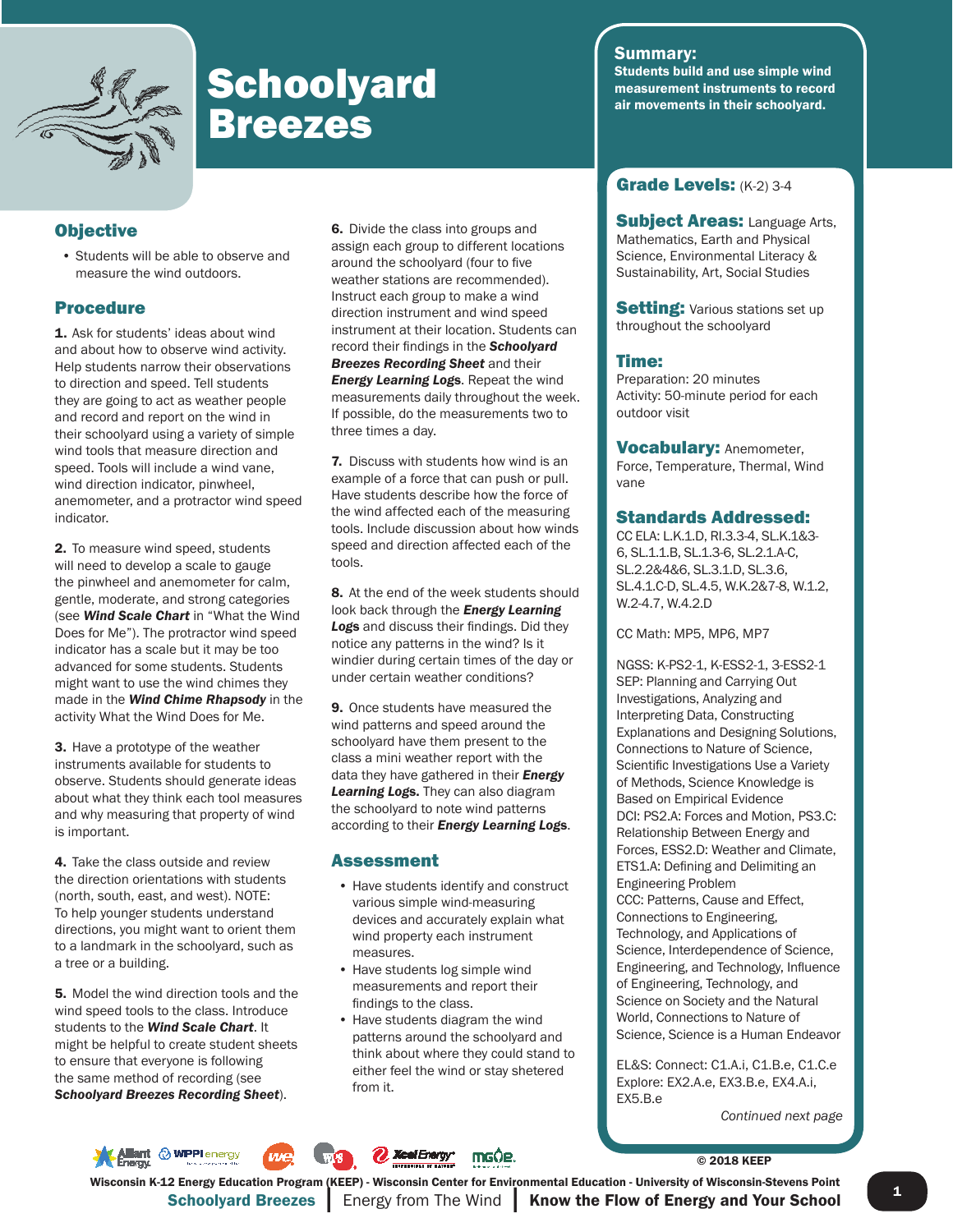#### Materials:

- *Wind Scale Chart*
- Material to construct wind instruments (see *Wind Instrument Construction*
- *Energy Learning Log*s and writing implements
- *Schoolyard Breezes Recording*  **Sheet** (optional – see example)
- Weather thermometer set up at each weather station (optional)
- Compass (optional)

#### Related KEEP Activities:

In "Waterwheels, Windmills, and Turbines" students construct simple turbines to investigate how the energy in wind power can be harnessed to do work. Available at keepprogram.org.

#### **Extensions**

Have students make a picto- or bar graph of their data.

Students can take other measurements, such as cloud cover and temperature, at the weather stations.

Have students watch the evening weather to determine if their readings are similar to the local meteorologist.

Have students use the measuring tools during different seasons and compare patterns.

Invite a local meteorologist to class to discuss wind patterns and windmeasuring devices.

Take a tour to a weather station or wind generator.

Discuss how early explorers and modern travelers use the wind to sail across bodies of water. Investigate different types of sails and have students make simple sailboats. Try similar investigations with air travel (gliders and hot air balloons).

Have students incorporate the diagrams, pictures, and data of wind speed in the schoolyard into their *Energy Flow Mural*.

Ask students if they have ever seen a bird soaring through the air. Ask them how the birds do this. Explain that wind is not only close to the ground but also high in the air, and teach a lesson on thermal air currents.

### Wind Instrument Construction

#### Possible Wind Direction Tools:

wind vanes, wind direction indicators

#### Possible Wind Speed Tools:

pinwheels, anemometers, and wind chimes (See *Wind Chime Rhapsody*  in "What the Wind Does for Me").

To measure wind speed, students will need to develop a scale to gauge for calm, gentle, moderate, and strong categories (see *Wind Scale Chart* in "What the Wind Does for Me").

More advanced students might want to try the protractor wind speed indicator from the KEEP E*nergy Education Activity Guide* (in the activity "Siting for Solar and Wind Energy") available at keepprogram. org. NOTE: The wind scale can be adapted for young students by using calm, gentle, moderate, and strong to replace the numbers.

Wind instrument designs and instructions are found on pages 21-25. Many additional options can be found on the Internet.

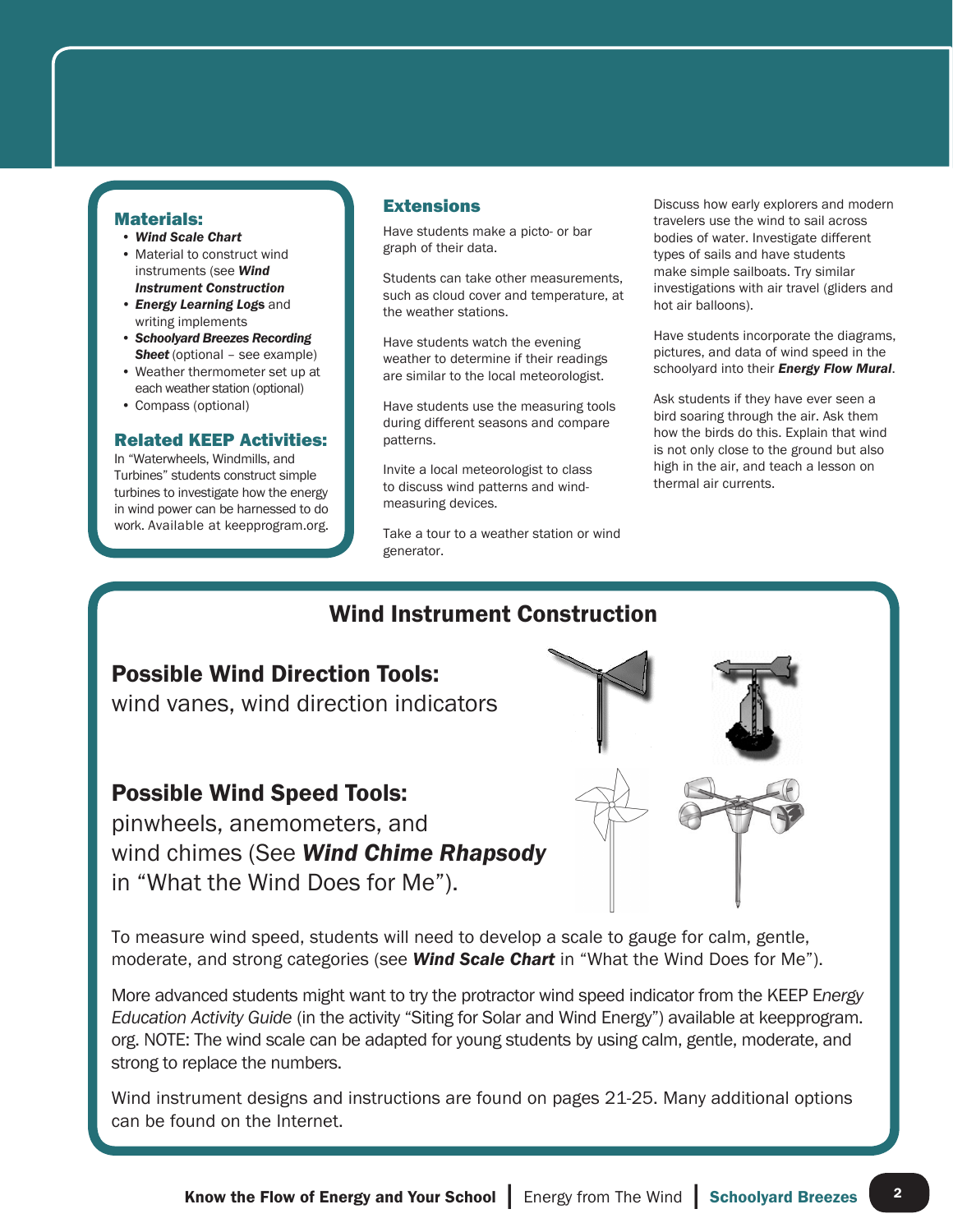# Schoolyard Breezes Recording Sheet

Weather Station # \_\_\_\_\_\_\_\_\_ Measuring Tool \_\_\_\_\_\_\_\_\_\_\_\_\_\_\_\_\_\_\_\_\_\_\_\_

Date \_\_\_\_\_\_\_\_\_\_\_\_\_\_\_\_\_\_\_\_\_ Time \_\_\_\_\_\_\_\_\_\_\_\_\_\_\_\_\_\_\_\_\_\_\_

Diagram of Schoolyard and Weather Stations

N  $\blacktriangle$ 

|                        | <b>Circle One</b> |        |          |               |
|------------------------|-------------------|--------|----------|---------------|
| <b>Wind Direction</b>  |                   | S      |          | W             |
| <b>Wind Speed</b>      | Calm              | Gentle | Moderate | <b>Strong</b> |
| Temperature (optional) |                   |        |          |               |
| Cloud Cover (optional) |                   |        |          |               |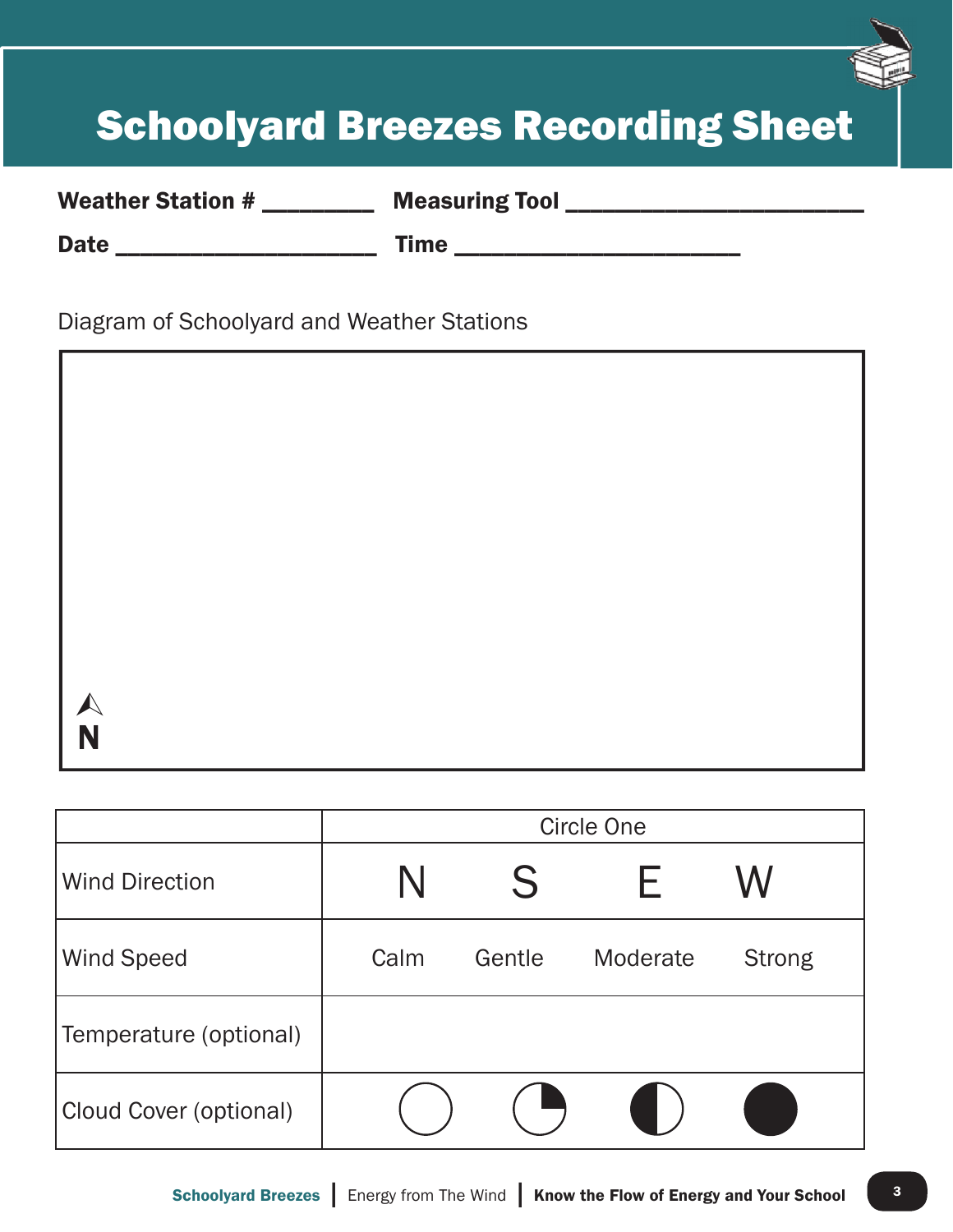

### Pinwheel Wind Collector

### Materials:

- A straight pin
- A square piece of construction paper (about 8.5" x 8.5")
- A sharpened pencil with an eraser
- Scissors

### Procedure

Lay the square of paper flat on a table and draw a line diagonally from each corner to the opposite corner. Mark the center of the square where the two lines cross and punch a small hole through it with the pencil tip. Next, cut along each line, stopping about an inch from the hole in the center of the square. Take the straight pin and punch a hole in the top left corner of each of the four flaps. (No two holes should be next to each other.) Pick up a flap at a punched corner and carefully curve it over toward the center hole, securing it with the straight pin. Repeat this for the other flaps. When all four flaps are held by the straight pin, carefully lift the paper without letting the flaps unfurl. Lay the pencil flat on a table and carefully push the point of the straight pin into the side of the eraser.

Now your pinwheel is complete and ready to go. Pick up the pinwheel near the pencil point and let it catch the wind. Notice that the pinwheel only spins when the wind hits its center.

You now have a simple wind collector. The pinwheel is an example of a horizontal-axis active wind collector. It must be pointed into the wind in order to spin.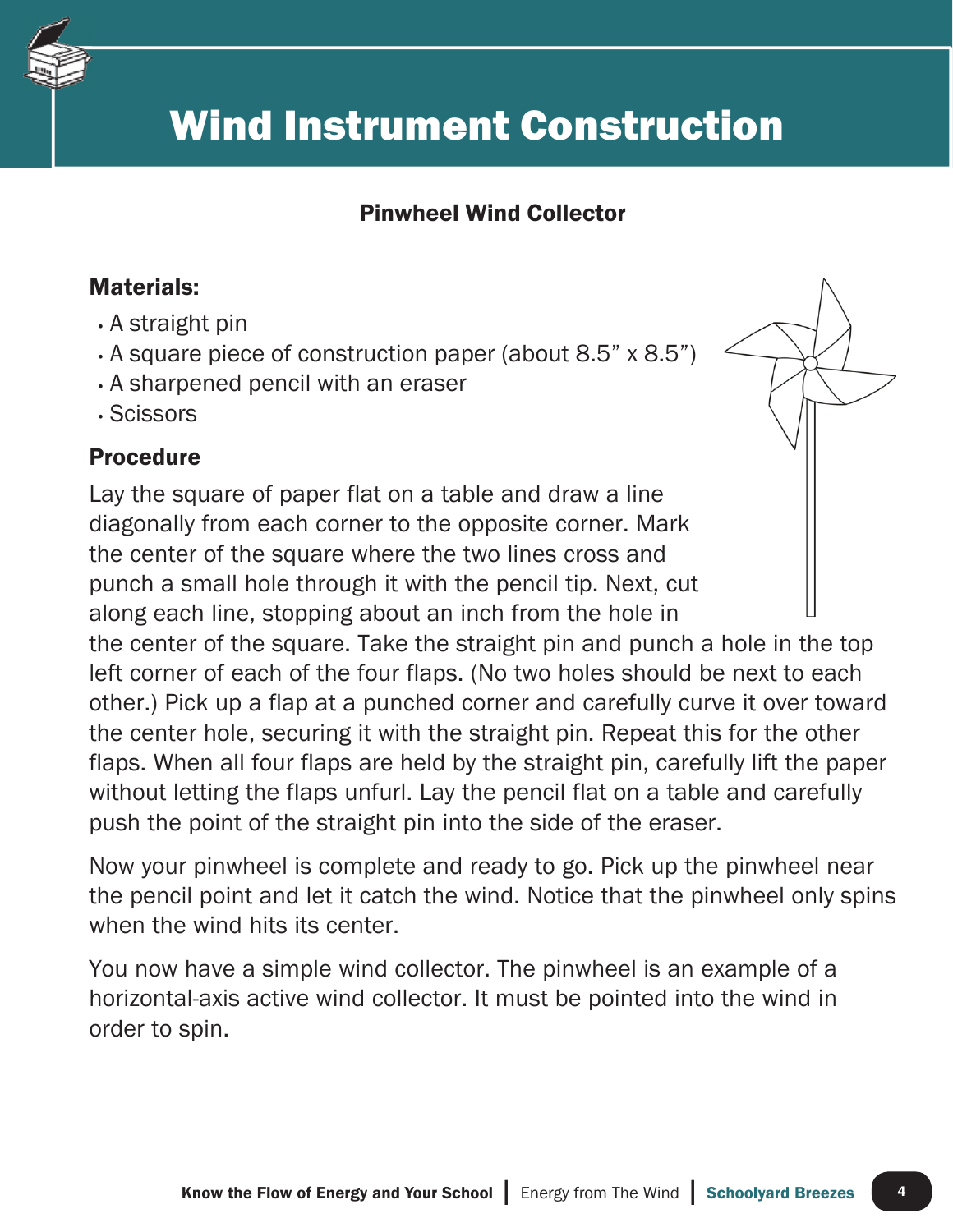

### Anemometer

### Materials:

- Five 3-ounce paper drinking cups
- Two straight plastic soda straws
- One straight pin
- Scissors
- Small stapler
- Sharp pencil with an eraser
- Paper punch

### **Procedure**

Take four of the paper cups. Using the paper punch, punch one hole in each, about a half inch below the rim.

Take the fifth cup. Punch four equally spaced holes about a quarter inch below the rim. Then, using a pencil, punch a hole in the center of the bottom of the cup.

Take one of the one-hole cups and push a soda straw through the hole. Fold the end of the straw, and staple it to the side of the cup across from the hole. Repeat this procedure for another one-hole cup and the second straw.

Now slide one cup and straw assembly through two opposite holes in the cup with five holes. Push another one-hole cup onto the end of the straw just pushed through the five-hole cup. Bend the straw and staple it to the one-hole cup, making certain that the cup faces in the opposite direction from the first cup. Repeat this procedure using the other cup and straw assembly and the remaining one-hole cup.

Align the four cups so that their open ends face in the same direction (clockwise or counterclockwise) around the center cup. Push the straight pin through the two straws where they intersect. Push the eraser end of the pencil through the bottom hole in the center cup. Push the straight pin into the end of the pencil eraser as far as it will go. Your anemometer is ready to use.

Your anemometer is useful because it rotates at the same speed as the wind. This instrument is quite helpful in accurately determining wind speeds because it gives a direct measure of the speed of the wind. To find the wind speed, determine the number of revolutions per minute. Next calculate the circumference of the circle (in feet) made by the rotating paper cups. Multiply the revolutions per minute by the circumference of the circle (in feet per revolution), and you will have the velocity of the wind in feet per minute. The anemometer is an example of a vertical-axis wind collector. It need not be pointed into the wind to spin.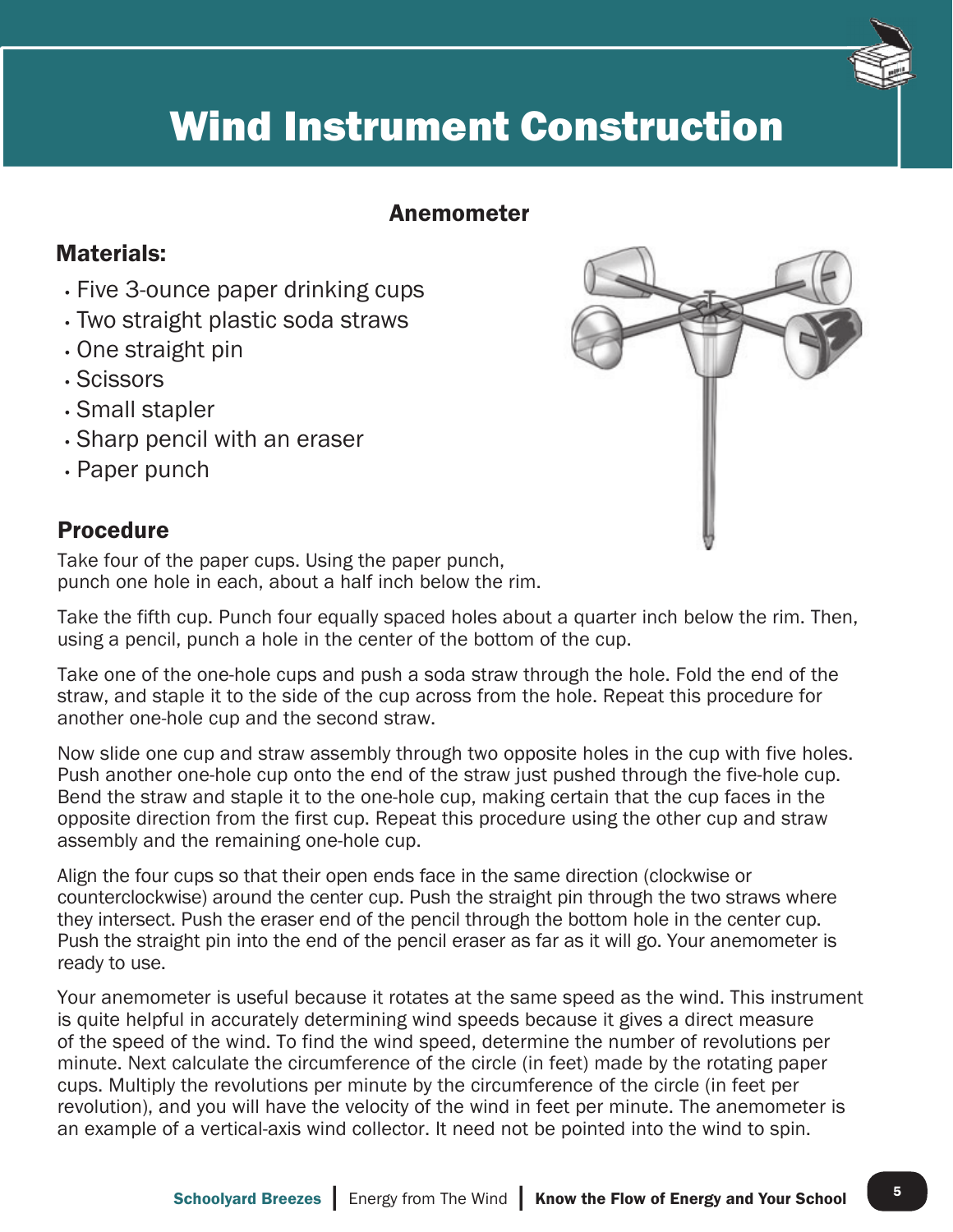

### Wind Direction Indicator

Wind

### Materials:

- One straight plastic soda straw
- One piece of construction paper
- A pencil with an eraser tip
- One straight pin
- Stapler
- Scissors

### **Procedure**

Cut one end off the piece of construction paper so that it is square. Fold one corner of the square over until it meets the opposite corner to form a large triangle. Crease the fold and open the paper. Cut along the fold to

make two triangles. Fold one triangle in half once again and crease it along the fold. Next place an open edge of this folded triangle over the soda straw with the point toward the center of the straw and the other open edge at the end of the straw. Staple the tail to the straw. Next push the straight pin through the soda straw about one inch ahead of the front of the tail. Push the straight pin into the top of the eraser on the pencil. Your wind direction indicator is now ready to use.

Hold the wind direction indicator in the wind. It automatically turns around until the tail of the straw points away from the wind and the tip points **into the wind.** This instrument is useful in determining where the wind is coming from at any time and in noting variations during the day or from season to season. Hold your wind direction indicator in the wind and notice how often the wind direction changes.

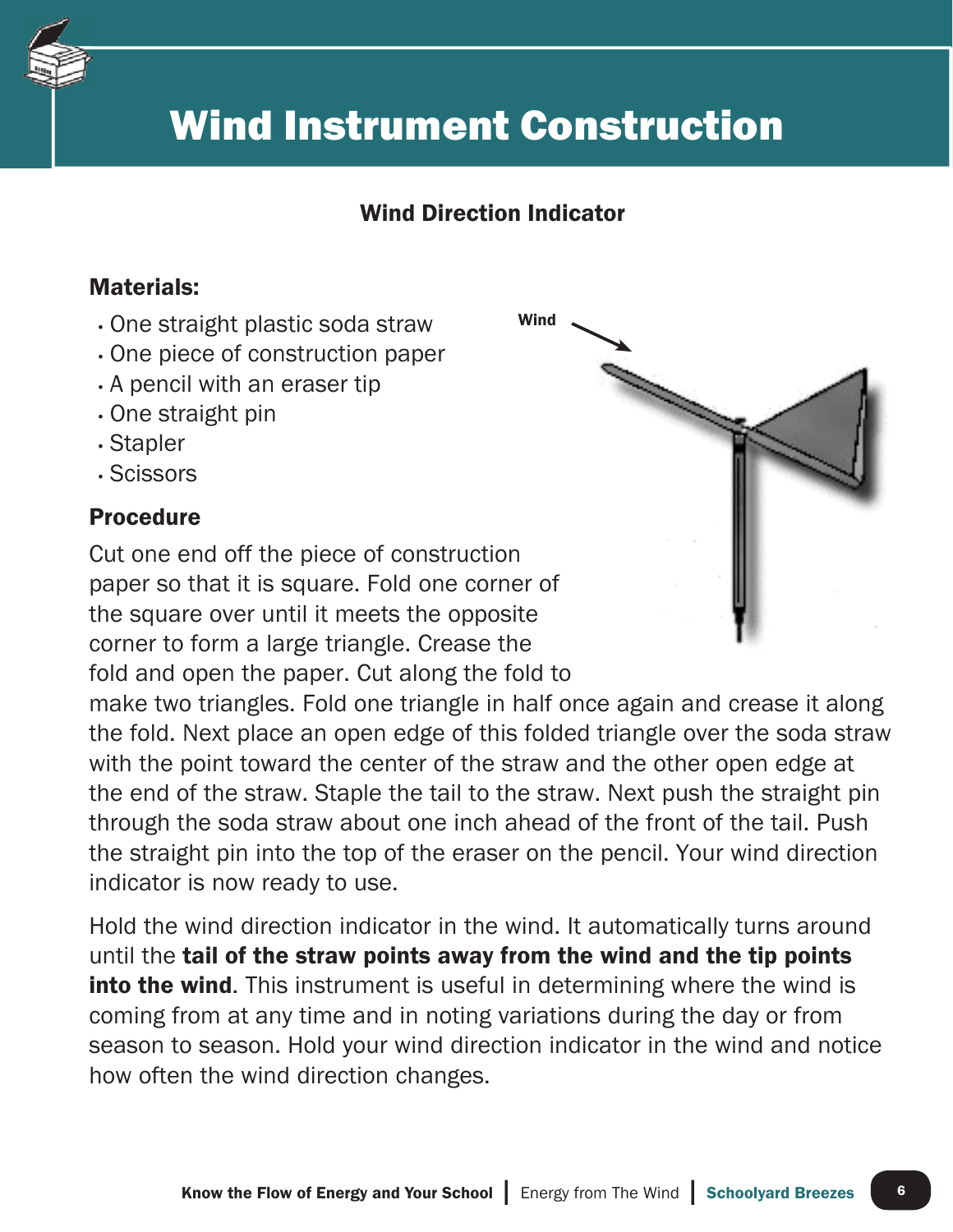

### Wind Vane

#### Before You Start

A weather vane is also called a wind vane. It is a tool for measuring wind direction. It spins on a rod and **points in the direction from which the wind comes.** 

The weather vane is one of the oldest weather tools. The part of the vane that turns into the wind is usually shaped like an arrow. The other end is wide so it will catch the smallest breeze. The breeze turns the arrow until it catches both sides of the wide end equally. The arrow always points into the wind, telling you the direction from which the wind is coming. If the wind is blowing from the south, the wind is usually warm. If the wind is blowing from the north, the wind is usually cooler. The breeze turns the arrow on the weather vane until it catches both sides of the wide end equally.

#### Materials:

- Paper and pencil
- Scissors
- Cardboard
- Compass
- Plastic soft drink bottle
- Plastic drinking straw
- Shallow pan filled with rocks
- Felt-tipped marking pen



#### Procedure

Ask students what a weather vane is, and where they have seen weather vanes. Write down their answers. Ask them to draw a picture of a weather vane.

Have students carefully cut an arrow with a tab from the cardboard, as shown. If the end opposite the arrow is longer and wider than the arrow, it will work better. Remind students that scissors are sharp, so they must handle them carefully. Have them bend